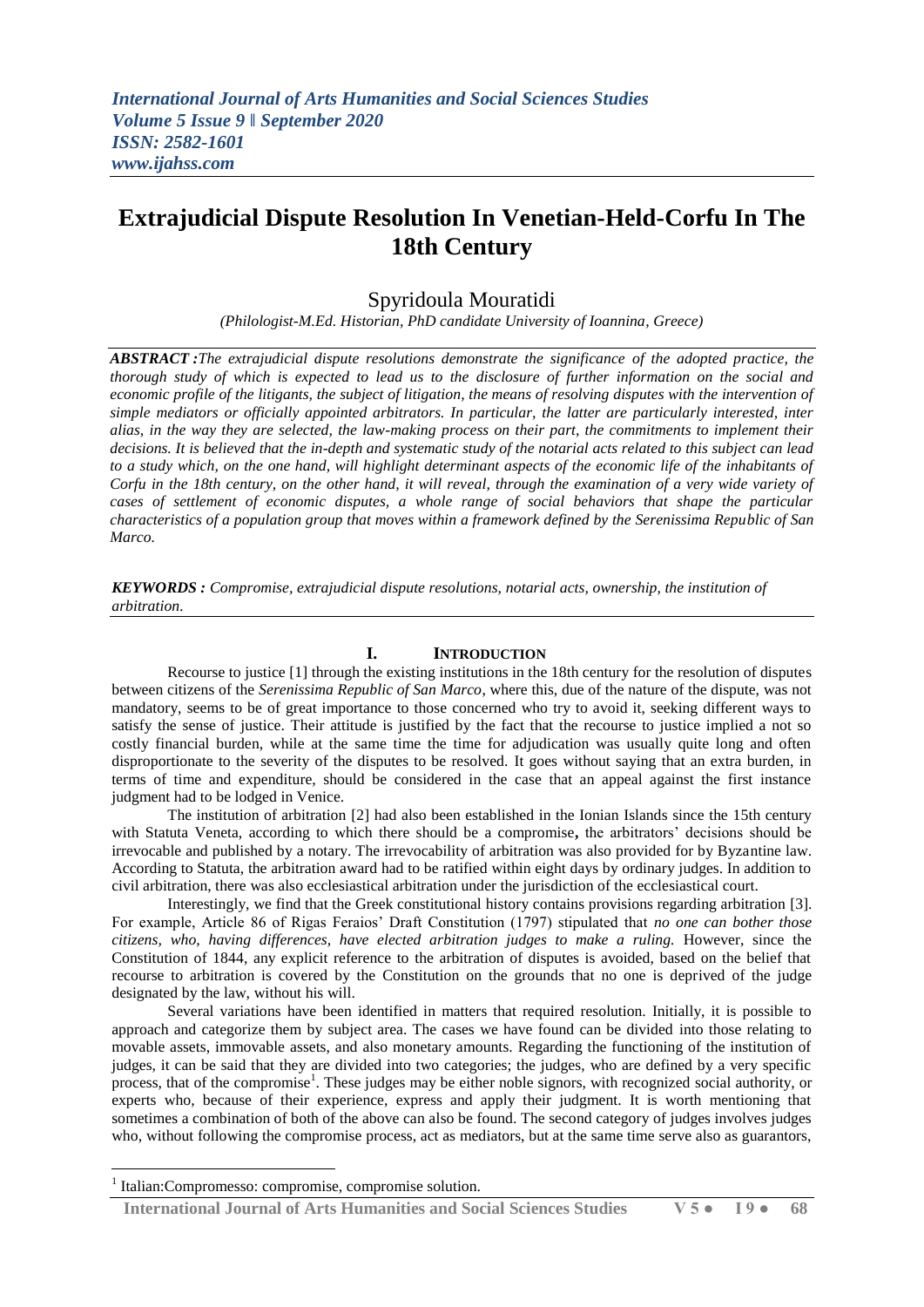even as secondary liable parties. Thus, although most judges come from a high social class and hold titles of nobility, such as *signor* and *misser*, but some other times judges come from the class of master craftsmen or are generally experts, depending on the extrajudicial dispute to be solved.

## **II. ARBITRATORS**

As far as the election of official judges is concerned, it was quite common for the judges to be chosen separately by each of the two parties. A typical example is that of November 4, 1796, when, on one hand, priest Panagiotis Livathinos and, on the other, Yannis Liviathinos, both of Yannades village, appeared before the notary and, in order to settle their differences, concluded a compromise agreement, and agreed to elect judges, arbiters and arbitrators according to the Venetian custom. This election took place about a month later, on December 12, 1796, when, *before* the notary, the above priest elected *misser* Giorgaki Vassilakis, and Yiannis *misser* Stathis Lefteriotis, so that they can hear their differences within one month of the day of conclusion of this notarial act. What is more, the procedure to be followed is describe, providing more information than usual: *Gathered at a certain or non-defined place, with or without prejudice to the legal order*. It is, furthermore, noteworthy that the judge, if they do not agree, have the option to elect a third judge, who would not be known to the two parties, in order to ensure objectivity in the process of satisfaction of the sense of justice. The judges, having listened to the differences between the two parties regarding the distribution of movable and immovable property and having examined them in detail, appear that they have divided this large estate with precision and objectivity. For example, if a house was given to the priest, which was smaller than the one given to Yannis, the latter was bound and had to give to the priest a horse (*with black hair*) in order for the share to be fair. Also worth mentioning is the fact that they do not share all the goods, but they suggest to use some of them together, such as a well, located on a land given to the priest. As in most cases, the arbitrators also distribute land, olive trees and vines.

 A particularly interesting case that demonstrates the significance of the institution of arbitrators, as well as the complexity of their charge, is that of the year 1760<sup>2</sup>. In particular, in the residence, where *maistro* Dimos Agiovlassitis, dwelled and passed away, in the area of *Spilia*, the *parties present,* Stelios Agiovlassitis, Rizos Giannis<sup>3</sup> and Demetris Batalis, the nephews and heirs of Dimos, according to his will<sup>4</sup>, were to share in three equal shares the assets, mobile and immovable goods, debit bonds and so on. "Because they want the distribution of the property to be correct and legitimate, they appoint as arbitrators the *present* noble signor Jan Antonio Varouha, *Doctor*, and *signor* Antonio Marazzo", to whom they give authority to divide the estimated by experts assets into three equal shares. It should be noted that if there is any difference between the heirs, the arbitrators will have the right to resolve it in a fair and lawful manner. This procedure lasted all day and when it was getting late the notary said that the assessment would be postponed for another day. As the Civil Code nowadays defines for the drafting of wills, in this registration and distribution of assets too, *unitas actus* is not required. The notarial act can be interrupted and resumed in another place and time. Of course, this divisional recording and distribution is made with the presence of the same participating persons (notary, arbitrators, witnesses) each time. The signatures of the two arbitrators follow, with each of them signing in Italian: *Giudice, Arbitre e Divisor* (Judge, Arbitre and Divisor): *Gio(vanni) Antonio Varucca* and *Antonio Marazzo*. Gio (vanni) Antonio Varucca and Antonio Marazzo. The next day, at the same place, the heirs delivered to the arbitrators public and private documents of their uncle; debit bonds etc. The recording continued on the following day and concerns the notarial acts (*instromenta*) by which the deceased had acquired some property and income as a result of debts. The judges, in a diligent and precise manner, received the estimated values the goods by experts, by item type, namely the seamstress decided for the clothing items, the painter for the hagiographies, the *practitioners* for the olive trees and the vines. Afterwards, the judges, and with the obvious will to be absolutely fair, divide the assets.

#### **III. MEDIATION**

A notable example of informal mediation is that of February 7,  $1759<sup>5</sup>$ , where the notary being at the minor court place, beneath the bailate (bailo's office, the governor of Corfu), wrote down that *signor* Jan Batista Daverona had rented his bakery to *maistro* Nicoli Firlinkos, for two years, with a rent of twelve sequins<sup>6</sup>/year. However, Firlinkos had not been able to pay the rent consistently and ended up owing five months' rent.

-

<sup>2</sup> General State Archives-Archives of Corfu (GSAC), *Συμβολαιογράφοι,* Volume K 227, book 8, p. 23r.

<sup>&</sup>lt;sup>3</sup> We point out that the surname Agiovlasitis has been erased and, in bold letters, it has been written: Giannis. However, in subsequent relevant reports, the surname Giannis is recorded.

<sup>4</sup> In the books of the notary Spyridon Kalochrysos (March 4, 1760).

<sup>5</sup> GSAC, *Συμβολαιογράφοι,* Vol. K 227, b. 3, p. 6v.

 $6$  The sequin weighed 3.5 grams of almost pure gold throughout its circulation [4].

**International Journal of Arts Humanities and Social Sciences Studies V 5 ● I 9 ● 69**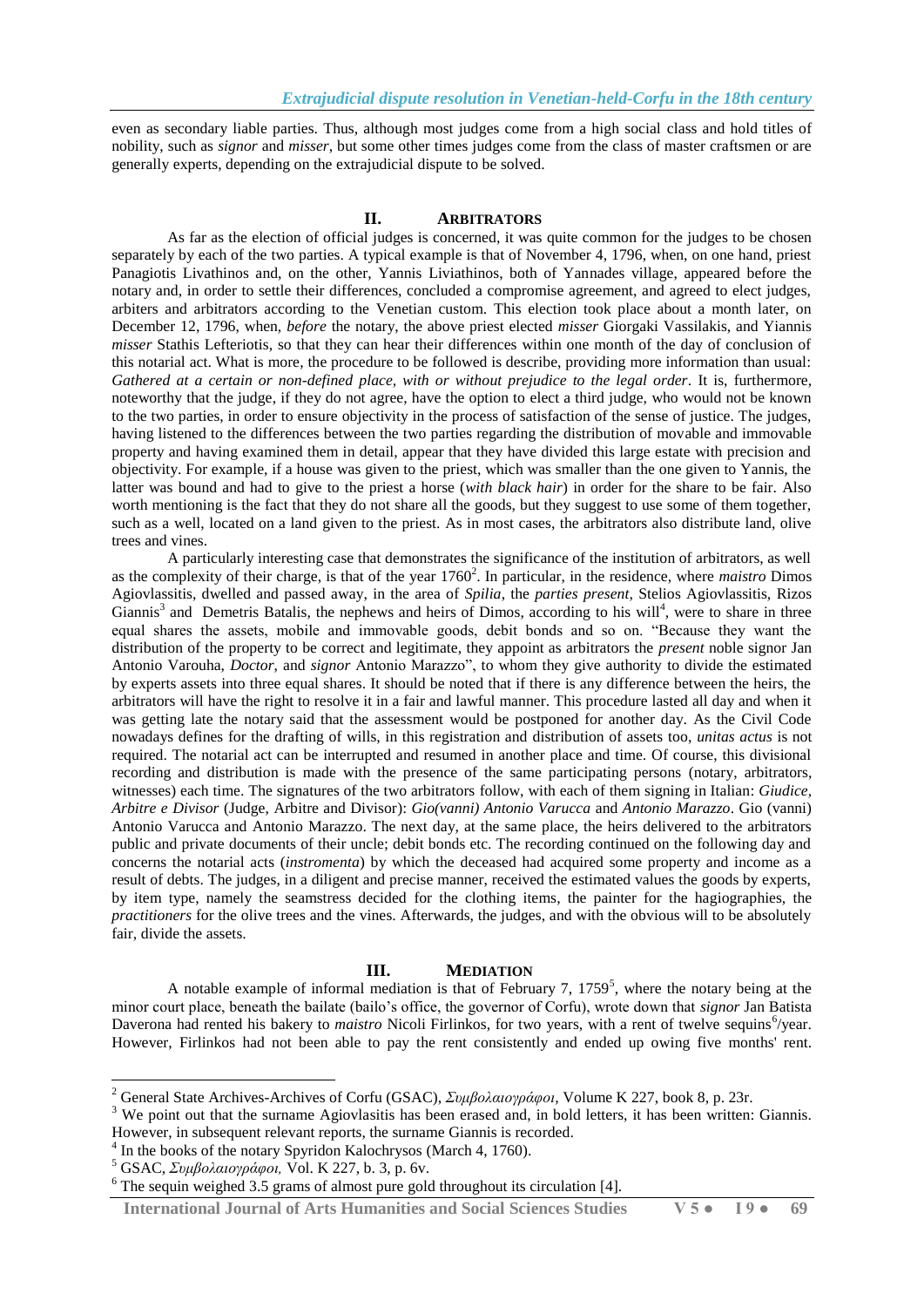Davenona had to take legal action (he applied a lawsuit to the bailate), and Firlinkos was put in prison. However, *maistro* Anastassis Girardis, who was also a baker, appeared before the notary, and declared that he wants to free Firlinkos from prison and urges Daverona to pay a partial sum of the amount due, namely 1½ sequins upon conclusion of the notarial act, while the remaining 3½ sequins Girardis declares that will be paid off by installments at the beginning of every month by himself, guaranteeing his own assets, even his own freedom<sup>7</sup>. Daverona, *because of his goodness*, agrees, but also because he was looking forward to receiving the rent due, while the executive power of that notarial act was recalled as usual. We note that Girardis takes on a particularly complex role since not only he intervenes in the dispute but also he assumes the burden of guarantee and debt. Of course, we do not know whether he acts in this way, either by simple collegiate solidarity or because of a pre-existing professional relationship [6] with Firlinkos, which is not mentioned by the notary, perhaps because the latter does not consider it necessary. The way Firlinkos will repay Giraldis is not mentioned as well.

On the other hand, these latter elements exist in another notarial  $\text{act}^8$  in which the professional relationship [7] between the debtor and the mediator is stated. This is a legal dispute about a debt of 10 sequins, for the repayment of which the Granary (*Fontigo*) [8] had brought an action against the *absent* baker Spyros Turkos, who for that reason was imprisoned. *Maistro* Petros Katechis appeared before the notary and declared his will to do what is necessary, so that Turkos could be released, in order to continue working in his bakery, where, Katechis, the owner himself, had chosen him as a partner. Thus, Katechis entered into a written agreement with the noble Andreas Polylas, who acts on behalf of his *absent* brother, noble Georgi, the Granary's official, and pays Andreas 2 *golden* sequins against the 10, promising, as a guarantor, that the balance of the debt will be paid to the Granary in installments, starting with the first installment one month after the conclusion of this agreement until final repayment. It was stated clearly that, if Katechis did not appear to be punctual with an installment, he would be deprived of this favorable arrangement and the Granary would retain the right bring proceedings against him, asking for repayment of the full amount of the debt by binding him in terms of his assets and his freedom. However, there is a clear term that if Turkos did not remain in the company and in the work at the above bakery until the repayment of the debt of 8 sequins, Katechis would be released from this guarantee and the Granary's official would appeal against Turkos, *as the principal and sole debtor*, to receive the repayment. In this case, we assume that the mediator, regardless of whether he is motivated by this agreement for reasons of mutual solidarity, seeks to explicitly guarantee his interests and to suspend his obligation to pay the amount due if his partner terminates their professional relationship.

## **IV. OWNERSHIP, POSSESSION AND USUFRUCT**

 One of the important issues that one can draw from the dispute settlements is the question of ownership, domination and usufruct. Ownership is defined as the right in rem that gives the beneficiary direct, absolute and universal authority over one thing. On the one hand, it provides all the powers over that thing, that is, the use, the charging and disposal of the thing, and, on the other hand, it prohibits any third party intervention on it without his permission. Objects of ownership are only things or things considered by the law to be things (*res*). Of course, the concept of co-ownership (many owners) is often found, as well as the concept of full ownership that refers to the owner, who has freehold on his property. This allows him to invade and exploit his property directly and universally.

 Τhe term possession [9] describes the occupancy with or without legal ownership (a term often confused with ownership, since legal and physical power is often the same). In such cases, ownership is effectuated in a manner that is the link between the right of ownership and reality. Thus, any act of the owner over one thing is an evidence of both property and possession. Of course, it is worth to clarify that usufruct and possession restrict ownership.

 Lastly, regarding usufruct, a concept that is found in several instances, it must be noted that the usufructuary (beneficiary) can use and harvest the foreign properties owned by the bare owner, with a clear commitment not to consume them, expend them, or change their substance. Of course, as it is natural, the usufructuary is not responsible for the normal deterioration of the property, but, during the usufruct, the charges on property are borne by him.

 We identify issues of ownership in several cases of dispute resolution where the transfer of assets is chosen for the settlement of a debt. Of particular interest is the wide range of variations regarding the conditions, the type of assets transferred, as well as the individual terms of those transfers. A typical example is the notarial act of February 1759<sup>9</sup>, where it's stated that Anastasis Kontos was unable to pay to *signor* Laon

8 June 13, 1759, GSAC, *Συμβολαιογράφοι,* Vol. K 227, b. 4, p. 19v.

**.** 

 $7 A$  very common tactic to ensure the repayment of the loan is the freezing not only of all the goods of the borrower, but of his own freedom in case of non-payment of the amount [5].

<sup>9</sup> On February 22, GSAC, *Συμβολαιογράφοι,* Vol. K 227, b. 3, p. 13v.

**International Journal of Arts Humanities and Social Sciences Studies V 5 ● I 9 ● 70**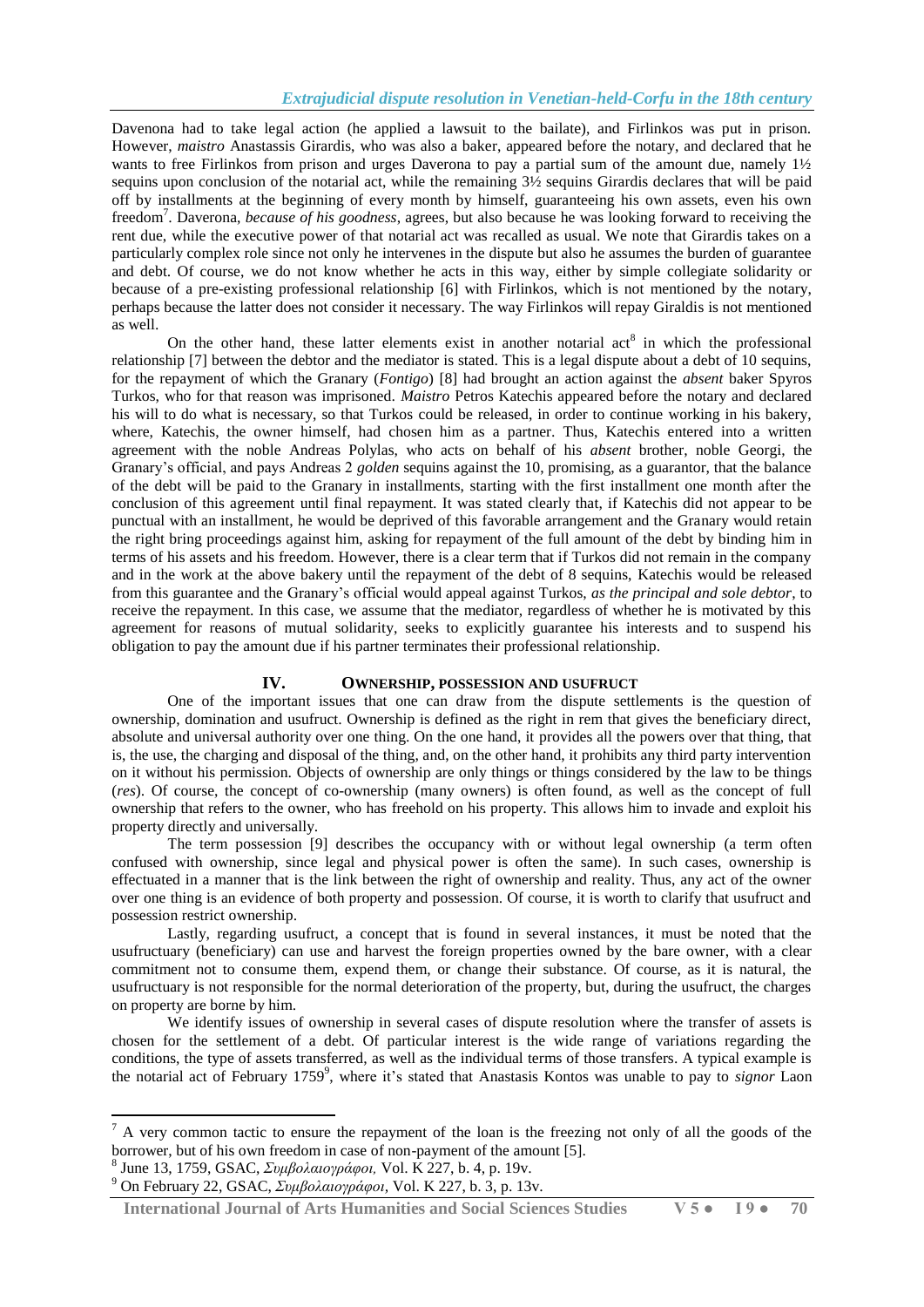Dodeskos the 5 *golden* sequins, which was the second installment of the debt of 45½ sequins and Dodeskos was going to take legal action. For this reason, Kontos, recognizing his error and the fairness of of Dodeskos' demands, pleaded him and Dodeskos*, out of the goodness of his heart*, agreed to be repaid in the following way: Kontos would sell to him 11 barrels of wine and he would assume the obligation to transport, at his own expense, to Dodeskos' store, which was situated in the city of Corfu, as many grapes from his vines as required, in order to make the above quantity of wine. Failure to settle a debt, under an earlier lending contract, would lead to the conclusion of another category of contract; that of purchase.

 On several occasions, debt repayment takes place over a long period of time since the initial agreement, while the principle of favor for the debtor seems to be very often applied. In other words, the least painful solutions are chosen, which mainly concern transfers of movable property instead of immovable goods. In the same year<sup>10</sup>, in the house of *signor* Georgios Verviziotis, a notarial act was concluded because Vervitsiotis had to receive 70 reals from Kostantis Kormaris, based on a document of 1749<sup>11</sup>. For the above amount (*Kavidali*) and the unpaid interest, Verviziotis took legal action against Kormaris in order to foreclose a house of his. Kormaris, however, recognizing *his injustice and the righteousness* of Vervitsiotis, begged him not to be repaid with this house, but to wait till next August to receive from Kormaris the 18½ reals, as well as the 3½ reals, the interests for the months February-August. Regarding the capital of 70 reals, Kormaris also promised to hand over to Verviziotis 7 *sturdy and good* pigs, as he had received from Verviziotis himself, on the basis of the previous written agreement. It is also stated that with regard to the costs incurred by Verviziotis in pursuing him, Kormaris promised to give him two pigs by August, and that if Kormaris failed to meet the new agreement, Vervitsiotis would continue the prosecution, in order to acquire full ownership of the house.

 Another notarial act of particular interest is that of the year 1742 where, on one hand, the priest Stamos and *signor* Antonios, brothers Moraitis, and, on the other hand, their mother Maria Moraitis [10], appeared before the notary. The brothers declared that they recognized that the arbitration decision was fair and equitable, which was the same as with the decision of the provisor-general of the Sea, which confirms the above decision, so they no longer wanted to oppose their mother. It is clear that, as far as the remainder is concerned, they gave up ownership and left her their father's house and a plot. In addition, they left the few movable goods existing in the city of Corfu, as well as all the movable goods that the two brothers had not shared. However, because the value of all the above, movable and immovable goods, is not enough to repay the debt to their mother, a debt that is registered and confirmed by the judges and arbitrators [11], their mother, *out of her goodness and excessive motherly love*, declared pleased and satisfied for what they gave to her and she gave up her claim for the rest of the debt. Thus, she waived all claims and did not demand anything else from her sons and their heirs and successors, and the sons promise and assume the obligation to guarantee her property rights, as well as her rights on the movable goods that Stamos was going to give her*, as she was a legitimate housewife*. Thus, before the notary, the two brothers handed to their mother the key of the house and thanked her.

 Furthermore, it is important to note the ownership issues in agreements on assignment of a claim, where the creditor [1] (transferor) transfers to another person, the transferee, his claim against the debtor. In a notarial act of 1759<sup>12</sup> , *maistro* Theodoris Moumouris declared himself *a clear and true* debtor to the *honorable signor* Antonios Setinis for the sum of 50 sequins and for their interest at 10% per annum. However, Moumouris did not pay such interest<sup>13</sup>, so the *honorable signor* Daniel Cobitsis, Setinis' brother-in-law, became a transferee and he was intenting to take legal action against Moumouris, in order to receive the initial amount and the unpaid interest. Moumouris realized that the ruling would serve only Setinis' full satisfaction, through intervention of mutual friends, Setinis accepted the payment of the debt through transfer of Moumouris' property in Doukades village. Thus, for the instigations and considerations of the Christians towards Setinis, he was pleased, and for his peace of mind, he took resort to the above search. Moumouris therefore sold *and alienated* to Setinis his homestead with the trees in it and others<sup>14</sup>, and valuators<sup>15</sup> were appointed who, as usual, would go to the spot, would carry out the assessments and declare them to the notary. Then, followed the notarial act regarding the sale of the premises with its trees, as well as other olive trees, from Moumouris to Kobitsis.

 We know that often the usufruct's practice, over time, is adopted in cases where parents transfer ownership of property, mostly immovable property,, to their children, but retain for them the usufruct, for life, in

1

 **International Journal of Arts Humanities and Social Sciences Studies V 5 ● I 9 ● 71**

<sup>10</sup> On March 14, 1759, GSAC, *Συμβολαιογράφοι,* Vol. K 227, b. 3, p. 14v.

 $11$  Document of January 26, 1749, to the notary Dimitrios Marketis.

<sup>12</sup> GSAC, *Συμβολαιογράφοι,* Vol. K 227, b. 4, p. 25v.

 $13$  In the notarial act it is noted that the previous interest has been paid, as evidenced by the detailed description given, according to which it appears that the loan agreement, with an initial duration of six months, was concluded on February 3, 1743, and that the interest, until 1746, was paid every six months, while for the period 1747-1755 interest was paid annually (2½ and 5 sequins respectively).

<sup>&</sup>lt;sup>14</sup> The location of the premises, as well as the type and number of trees have been clearly stated.

<sup>&</sup>lt;sup>15</sup> Three estimations have been done. The first defined a total value: 677 ducats, the second: 615 ducats and the third: 739 ducats.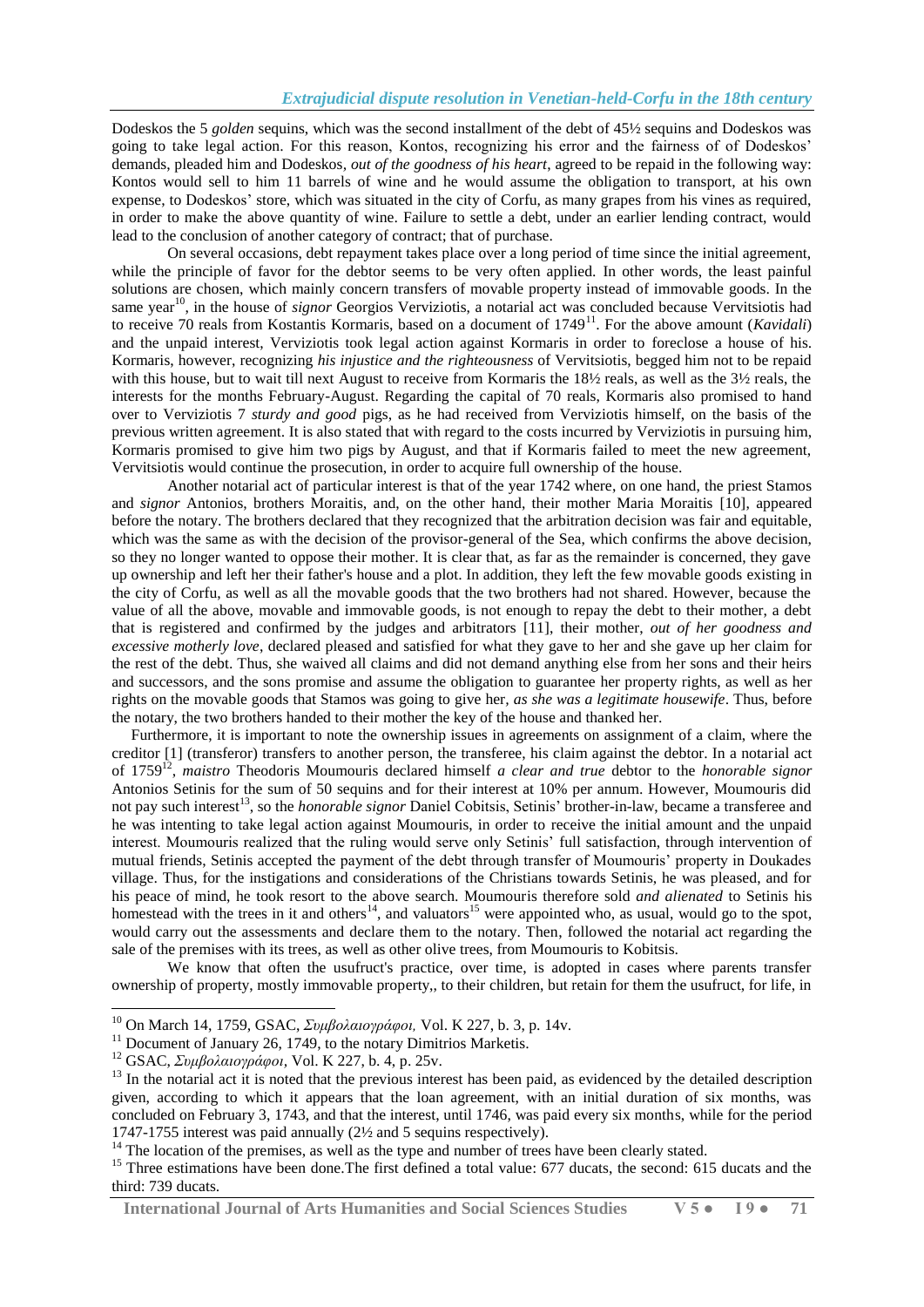# *Extrajudicial dispute resolution in Venetian-held-Corfu in the 18th century*

the context of safeguarding their own basic survival needs, while the heirs have the bare ownership. Most often these property transfers are done without problems, at least not mentioned in writing. But there are exceptions, especially when conditions and circumstances are varied. Such is the notarial act of conciliation of 1784<sup>16</sup>, which refers to the litigation between brothers Piero, Charalambis, Giannis, Frangiskos, Thodoris and Stamatis Manessis, sons of the deceased Spyros, against Anastassoula Papadopoulou, wife of the deceased Alexandros Manessis, who was the uncle of the above brothers, about the usufruct Alexander had granted, *as a privilege*, to his wife. For this act of usufruct, the above brothers had appealed, in order to cancel it. But with the *contribution of Christians and friends*, the two parties agreed and accepted the following compromise [13]: Firstly, if Anastassoula wishes to continue to live as Manessis' widow, she agreed with his sons to continue to live in the house, being the largest of the three houses that the deceased owned. She admitted that the other two houses were of the Manessis brothers, but with the obligation to build a partition separating the two houses from Anastassoula's, where they are bound to make a kitchen with an oven. However, it is noted that, if she wished to marry, any favorable arrangement will cease, the above usufruct will cease to exist and the Manessis brothers would acquire full ownership of the house. This particular usufruct has led to controversy between both sides, most likely because the usufructuary is the widow of the deceased uncle of the heirs-brothers. Otherwise, the Manessis brothers, having the bare ownership, as usual, would bear the cost of building the dividing wall and the small kitchen. Of course, if Anastassoula loses widowhood if she marries a second time, she will cease to enjoy the privilege of usufruct. In addition, we have to mention that other conditions in this compromise act include that the Manessis brothers would pay Anastassoula's maintenance and that if she married in the next two years, they would pay her 50 sequins as a payment of previous maintenance, but also for the *credit* of her downy, amounting to the sum of 14 sequins, which they will pay her either she gets married or not. In any case, the above brothers will give the widow 6 *xéstes* olive oil from every harvest. Furthermore, it is stated that the amount of money from the dowry, as well as the quantity of olive oil was a decision taken by the deceased uncle. We note that Anastassoula is, of course, independent, has the legal capacity as a widow to appear before a notary and conclude this conciliation act, but, as it appears from the case, her husband owned several assets that, after his death, not only were managed by his nephews, but also were possessed and exploited by them, as the nephews are in the second class in inheritance. We would also say, as in other instances, in this case, whether directly or indirectly, the matter is about the validity of the morals prevailing in every time period, of customary law, of common sense and the prevailing morality, according to which the right to enjoy privileges depends on the nature of the social engagement in question.

 In addition, another example in which usufruct and nomination are presented is the following notarial act. In 1794<sup>17</sup>, *nobile signor* Gasparo *de 'Zorzi* handed over to the notary a document signed by Gasparo and his brother Antonio. This document was a private agreement concerning the allocation of a room of the paternal house from Antonio to Gasparo. A document followed, which states that, upon the interference of common friends to resolve the dispute between Gasparo, Antonio and Francesco Floro, due to the distribution made by Floro of their paternal house, the parties agreed as follows. Firstly, Antonio, in this distribution (made by the older brother) had chosen the first share, which included a room next to the other five rooms which is located opposite the bell tower of the church of Agia Paraskevi (*Santa Veneranda*) 18 . Antonio then gave this room, for life, to Gasparo, and the latter usds it and owned it as well as his own share. Subsequently, on the basis of the above distribution, everyone was responsible for the cost of repairing the rooms of his own share, while the cost of repairing the roof would be borne by all three. Furthermore, according to the new arrangement, Gasparo would bear the cost of the room allocated to him, as well as Antonio's share of the cost of repairing the roof for the duration of the concession. Similarly, Gasparo undertook, for the same period, to exempt Antonio from the payment of half of the annual tax with which the property is charged, a payment which, on the basis of that distribution, is borne by the recipient of the first share, Antonio. Gasparo will pay that half for life, as above mentioned. Finally, all the parties involved assume the obligation to observe the above-mentioned commitments of all their assets, what they already possess, but also what they are going to acquire.

An example<sup>19</sup> of a lending contract [14] is characteristic of our subject. Spiridon Milidonis was unable to repay it, he filed an appeal for an extension of the payment. For the exact return of the interest of fifteen sequins annually, from the day of conclusion of this agreement to full repayment, the house, belonging to Milidonis, the creditor is able to lease and be paid in respect of interest. It is worth mentioning that as Milidonis can not leave this house for the time being, he begged *Maddalenna* to give him a room, assuming the obligation to pay for the five years the rent of the 15 sequins, calculated with effect from the day of conclusion of the

-

 **International Journal of Arts Humanities and Social Sciences Studies V 5 ● I 9 ● 72**

<sup>16</sup> GSAC, *Συμβολαιογράφοι,* Vol. A 91, b. 99 (9), p. 14r. On August 6, 1784, at the house of signor Fotios Lisgaras, in the area of the church of Saint Vassilios and Saint Stefanos.

<sup>17</sup> GSAC, *Συμβολαιογράφοι,* Vol. A 514, b. 11, p. 7r.

<sup>&</sup>lt;sup>18</sup> The first owners and founders of the church of Saint Veneranda and Saint John the Theologian in Sternes were the monk Christoforos and Christofora [13].

<sup>19</sup> On June 23, 1759, GSAC, *Συμβολαιογράφοι,* Vol. K 227, b. 4, p. 28v.